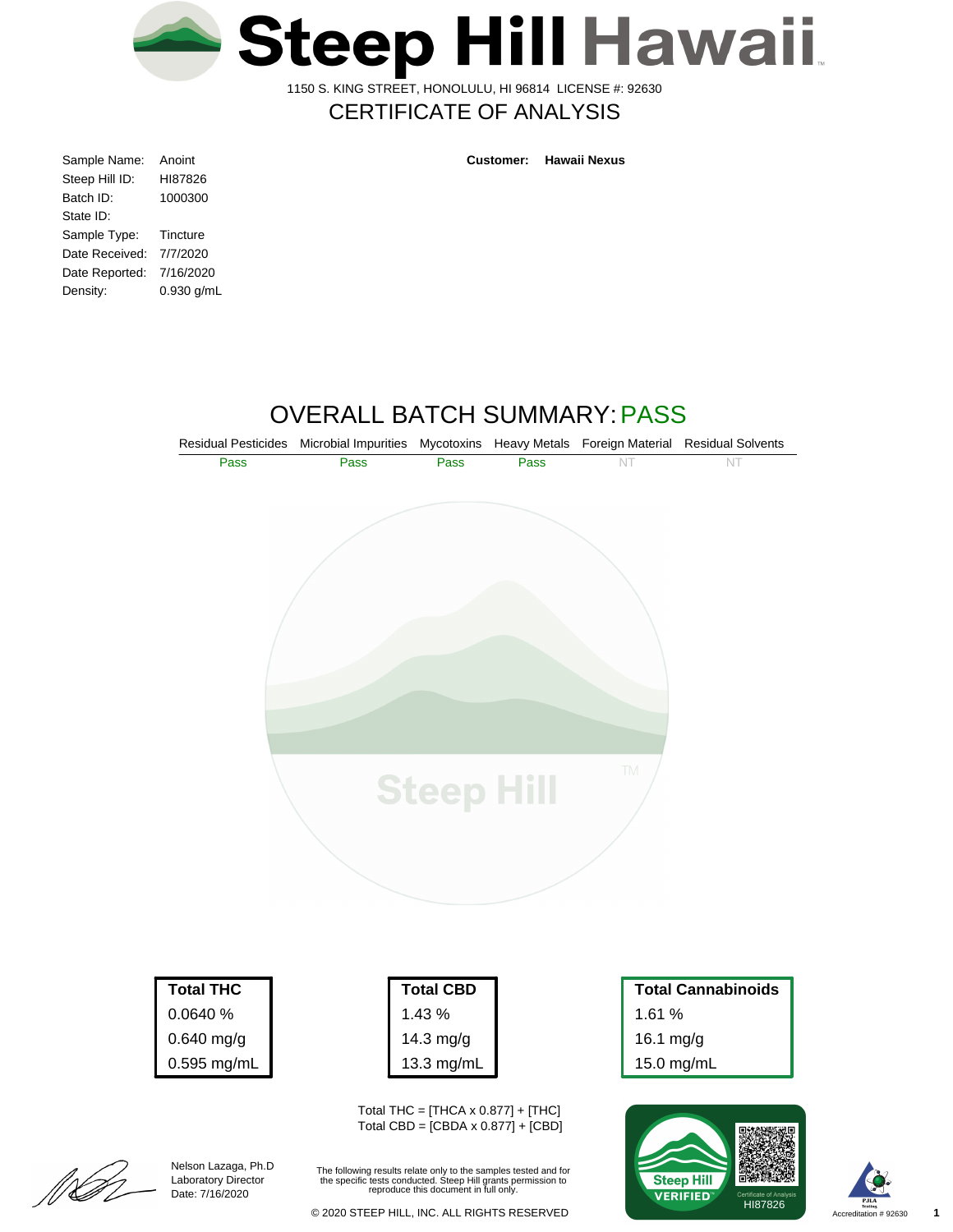

1150 S. KING STREET, HONOLULU, HI 96814 LICENSE #: 92630

# CERTIFICATE OF ANALYSIS

## **Terpenoid Results NT**

Standard terpene analysis utilizing Liquid Chromatography – Mass Spectrometry (LC-MS; HI-SOP-024)

| Analyte             | %  | mg/g | mg/mL | LOD mg/g | LOQ mg/g |
|---------------------|----|------|-------|----------|----------|
| α-Bisabolol         | NT | NT   | NT    | NT       | NT       |
| Camphene            | NT | NT   | NT    | NT       | NT       |
| 3-Carene            | NT | NT   | NT    | NT       | NT       |
| Caryophyllene Oxide | NT | NT   | NT    | NT       | NT       |
| β-Caryophyllene     | NT | NT   | NT    | NT       | NT       |
| Citronellol         | NT | NT   | NT    | NT       | NT       |
| Eucalyptol          | NT | NT   | NT    | NT       | NT       |
| Geraniol            | NT | NT   | NT    | NT       | NT       |
| Guaiol              | NT | NT   | NT    | NT       | NT       |
| Humulene            | NT | NT   | NT    | NT       | NT       |
| p-Isopropyltoluene  | NT | NT   | NT    | NT       | NT       |
| Isopulegol          | NT | NT   | NT    | NT       | NT       |
| Limonene            | NT | NT   | NT    | NT       | NT       |
| Linalool            | NT | NT   | NT    | NT       | NT       |
| <b>B-Myrcene</b>    | NT | NT   | NT    | NT       | NT       |
| Nerolidol           | NT | NT   | NT    | NT       | NT       |
| Ocimene             | NT | NT   | NT    | NT       | NT       |
| $\alpha$ -Pinene    | NT | NT   | NT    | NT       | NT       |
| <b>B-Pinene</b>     | NT | NT   | NT    | NT       | NT       |
| $\alpha$ -Terpinene | NT | NT   | NT    | NT       | NT       |
| $\gamma$ -Terpinene | NT | NT   | NT    | NT       | NT       |
| Terpinolene         | NT | NT   | NT    | NT       | NT       |
| Total               | NT | NT   | NT    | NT       | NT       |

| MICRODIODOGICAL SCREENING UNIIZING PAINOGENDX AND TEMPO<br>(HI-SOP-008 + HI-SOP-007) - Limit units: CFU/g |           |           |           |                        |  |  |  |  |
|-----------------------------------------------------------------------------------------------------------|-----------|-----------|-----------|------------------------|--|--|--|--|
| Analyte                                                                                                   | Pass/Fail | Result    | Limit     | LOQ                    |  |  |  |  |
| Aspergillus flavus                                                                                        | Pass      | ND        | ND.       | Not Detected in 1 gram |  |  |  |  |
| Aspergillus fumigatus                                                                                     | Pass      | <b>ND</b> | <b>ND</b> | Not Detected in 1 gram |  |  |  |  |
| Aspergillus niger                                                                                         | Pass      | <b>ND</b> | <b>ND</b> | Not Detected in 1 gram |  |  |  |  |
| Salmonella                                                                                                | Pass      | <b>ND</b> | <b>ND</b> | Not Detected in 1 gram |  |  |  |  |
| Aerobic                                                                                                   | Pass      | < 100     | 10000     | 1 CFU/g                |  |  |  |  |
| Coliform                                                                                                  | Pass      | < 100     | 100       | 1 CFU/g                |  |  |  |  |
| Enterobacteria                                                                                            | Pass      | < 100     | 100       | 1 CFU/g                |  |  |  |  |
| General E. coli                                                                                           | Pass      | ا>        | <b>ND</b> | 1 CFU/g                |  |  |  |  |
| Yeast & Mold                                                                                              | Pass      | < 100     | 1000      | 1 CFU/a                |  |  |  |  |

Microbiological screening utilizing PathogenDx and TEMPO

**Microbial Impurities Results Pass 7/10/2020**

**Moisture Results NT**

Moisture content analysis utilizing Moisture Balance (MB; HI-SOP-033) - **Limit units: %**

| Analyte | Pass/Fail % | Limit |
|---------|-------------|-------|
|         |             |       |

| Moisture<br>NT NT |  |
|-------------------|--|
|-------------------|--|

## **Foreign Material Results NT**

Foreign material analysis utilizing visual inspection with 10x magnification (HI-SOP-016)

| Analyte           | Pass/Fail |
|-------------------|-----------|
| Visual Inspection | -N.       |

## **Cannabinoid Results 7/15/2020**

Standard potency analysis utilizing Ultra High Performance Liquid Chromatography (UHPLC; HI-SOP-024)

| Analyte      | %       | mg/g   | mg/mL  | $LOD$ mg/g | $LOQ$ mg/g |
|--------------|---------|--------|--------|------------|------------|
| CBC          | NT      | NT     | NT     | NT         | NT         |
| <b>CBD</b>   | 0.761   | 7.61   | 7.08   | 0.00925    | 0.00972    |
| <b>CBDA</b>  | 0.766   | 7.66   | 7.13   | 0.00925    | 0.0167     |
| <b>CBDV</b>  | NT      | NT     | NT     | NT         | NT         |
| <b>CBDVA</b> | NT      | NT     | NT     | NT         | NT.        |
| <b>CBG</b>   | 0.0178  | 0.178  | 0.166  | 0.00925    | 0.0106     |
| <b>CBGA</b>  | NT      | NT     | NT     | NT         | NT.        |
| <b>CBN</b>   | ND      | ND.    | ND     | 0.00925    | 0.00925    |
| <b>THC</b>   | 0.0601  | 0.601  | 0.559  | 0.00925    | 0.00925    |
| delta-8-THC  | NT      | NT     | NT     | NT         | NT         |
| <b>THCA</b>  | 0.00442 | 0.0442 | 0.0411 | 0.00925    | 0.0213     |
| <b>THCV</b>  | NT      | NT     | NT     | NT         | NT.        |
| <b>THCVA</b> | NT      | NT     | NT     | NT.        | NT.        |
| Total        | 1.61    | 16.1   | 15.0   |            |            |

ND: Not Detected NT: Not Tested LOQ: Limit of Quantitation LOD: Limit of Detection





[[**] LI** 

Nelson Lazaga, Ph.D Laboratory Director Date: 7/16/2020

The following results relate only to the samples tested and for the specific tests conducted. Steep Hill grants permission to reproduce this document in full only.